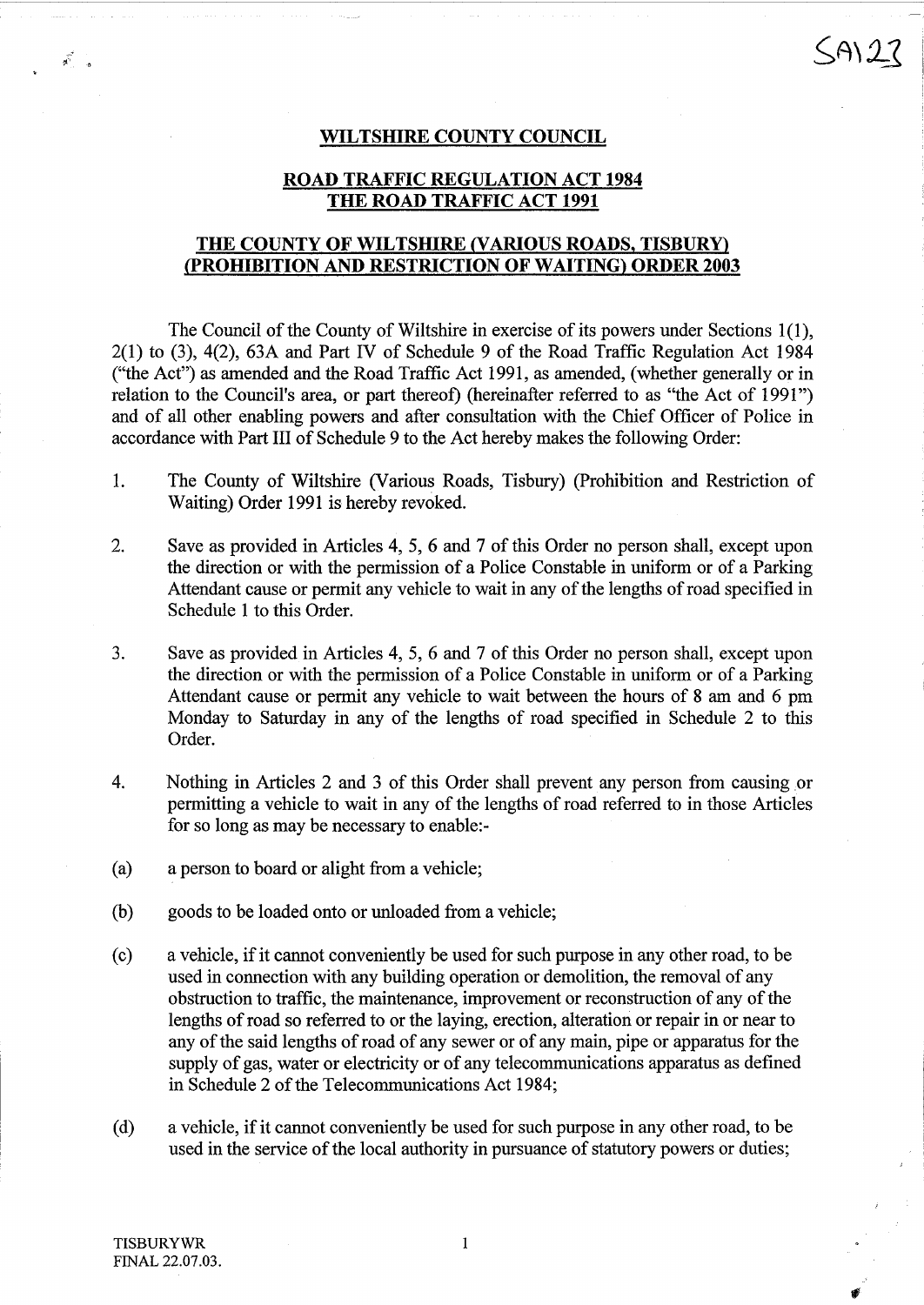- (e) a vehicle to take in petrol, oil, water or air from any garage situated in or adjacent to the said length of road; or
- $(f)$ a vehicle to be used in the service of the Police, Fire Brigade or Ambulance Service in a case of emergency;
- $(g)$ a vehicle to be loaded or unloaded whilst it is in actual use in connection with the removal of furniture and effects from one office or dwelling house to another or to such premises from a depository or from such premises to a depository, provided notice is given twenty-four hours in advance to the Police, their consent is obtained and such reasonable conditions as they may impose are complied with.
- 5. Nothing in Articles 2 and 3 of this Order shall apply to any vehicle:-
	- $(i)$ being used for the purpose of delivering or collecting postal packets as defined in section 87 of the Post Office Act 1953;
	- (ii) owned by a funeral director or owner of funeral vehicles when used as part of a funeral cortege or otherwise in connection with a funeral; or
	- (iii) being licensed as a hackney carriage whilst waiting at a duly authorised taxi rank as marked on the carriageway.
- 6 . Nothing in Articles 2 and 3 ofthis Order shall render it unlawful to cause or permit a disabled person's vehicle which displays in the relevant position a disabled person's badge and a parking disc (on which the driver, or other person in charge of the vehicle has marked the time at which the period of waiting began) to wait in any of the lengths of road referred to in those Articles for a period not exceeding three hours (not being a period separated by an interval of less than one hour from a previous period of waiting by the same vehicle in the same length of road on the same day).
- 7. Nothing in Articles 2 and <sup>3</sup> of this Order shall prevent any person from causing or permitting any vehicle to wait in any of the lengths of road referred to in those Articles provided permission has been obtained from Salisbury District Council by means of a formal document to be displayed in the front or nearside of the vehicle which includes information which enables the driver to be contacted in an emergency and providing that an obstruction is not caused by so doing and that the vehicle is moved if the driver is requested to do so by a Police Officer in uniform or Parking Attendant.
- 8. Where a vehicle has been left in contravention of the restrictions imposed by this Order, a Penalty Charge shall be incurred, the amount of which will be set by Wiltshire County Council under the provisions of the Act of 1991 relating to special parking areas and permitted parking areas.
- 9. Where a Penalty Charge is payable, a Penalty Charge Notice shall be issued by a Parking Attendant in accordance with the requirements of the Act of 1991 .
- 10 . The Penalty Charge shall be paid within 28 days payable to Salisbury District Council under the terms referred to in the said Notice.

 $\vec{x}^{\prime}$  .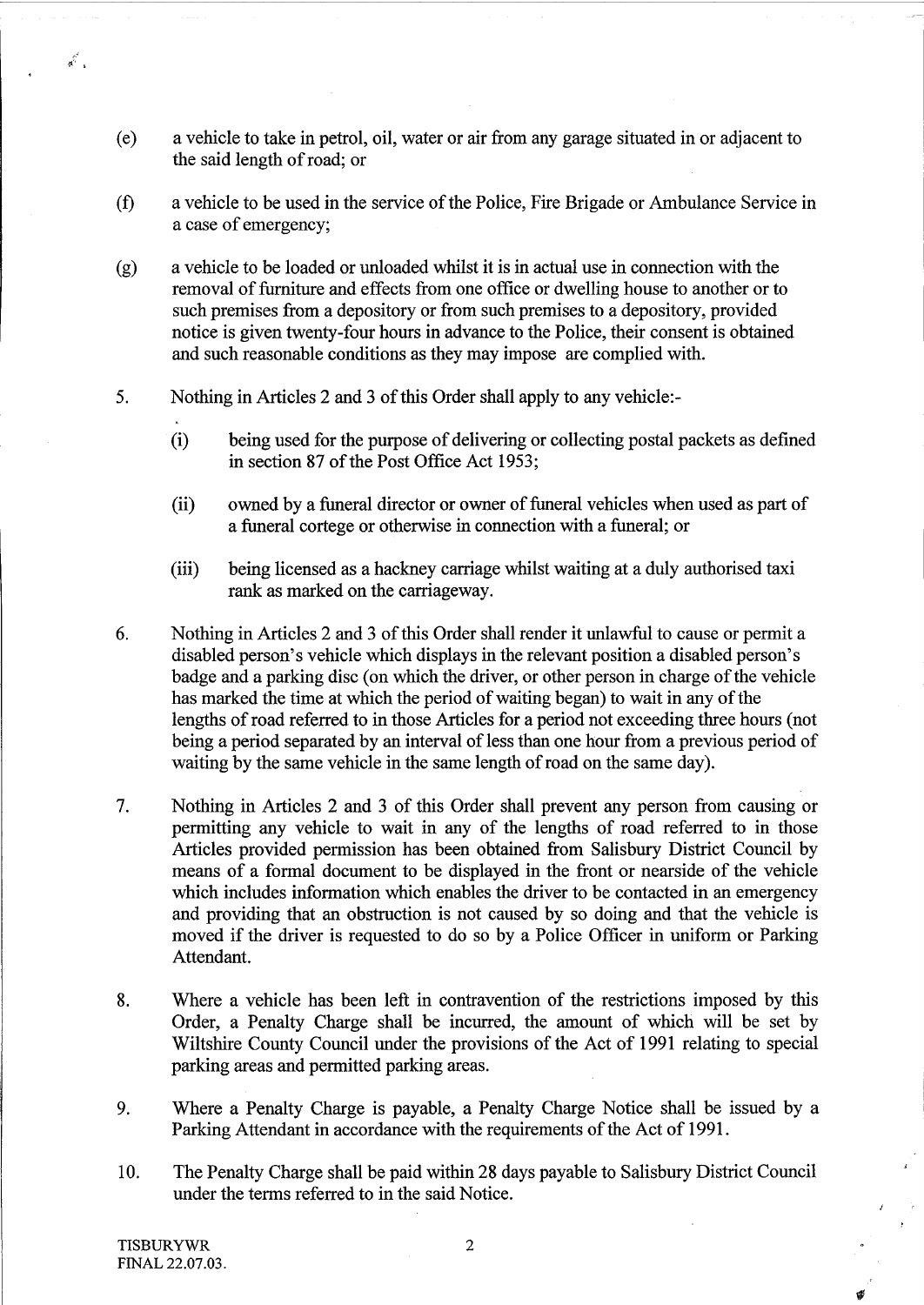- <sup>11</sup> . The prohibition and restrictions imposed by this Order shall be in addition to and not in derogation from any restrictions or requirement imposed by any regulations made or having effect as if made under the Act as amended or by or under any other enactment.
- 12. In this Order, except where the context otherwise requires, the following expressions have the meanings hereby respectively assigned to them:-

"Disabled Person's Vehicle" means <sup>a</sup> vehicle lawfully displaying <sup>a</sup> disabled person's badge;

"disabled person's badge" means a badge issued by a local authority in the form prescribed by Regulations 7 and <sup>11</sup> of The Disabled Persons (Badges for Motor Vehicles) (England) Regulations 2000

"parking disc" means a device which -

- (a) is 125 millimetres square and coloured blue;
- (b) has been issued by a local authority and has not ceased to be valid; and
- (c) is capable of showing the quarter hour period during which a period of waiting has begun.

"relevant position" means:

 $\mathbf{x}^{\mathbf{y}^{\mathbf{y}}}$ 

- (1) A vehicle displays <sup>a</sup> disabled persons' badge in the relevant position if:
- (a) the badge is exhibited on the dashboard or facia of the vehicle; or
- (b) where the vehicle is not fitted with a dashboard or facia, the badge is exhibited in a conspicuous position on the vehicle;

so that the front of the badge is clearly legible from outside the vehicle.

- (2) A vehicle displays <sup>a</sup> parking disc in the relevant position if:
	- (a) in the case of a vehicle fitted with a dashboard or facia panel, the disc is exhibited thereon so that the quarter-hour period during which the period of waiting began is legible from outside the vehicle; or
	- (b) in the case of a vehicle not so fitted, the disc is exhibited in a conspicuous position on the vehicle so that the quarter-hour period during which the period of waiting began is legible from outside the vehicle.

"driver" in relation to a vehicle waiting on-street, means the person driving the vehicle at the time it was left in that position;

"Parking Attendant" has the meaning given by Section 63A of the Road Traffic Regulation Act 1984;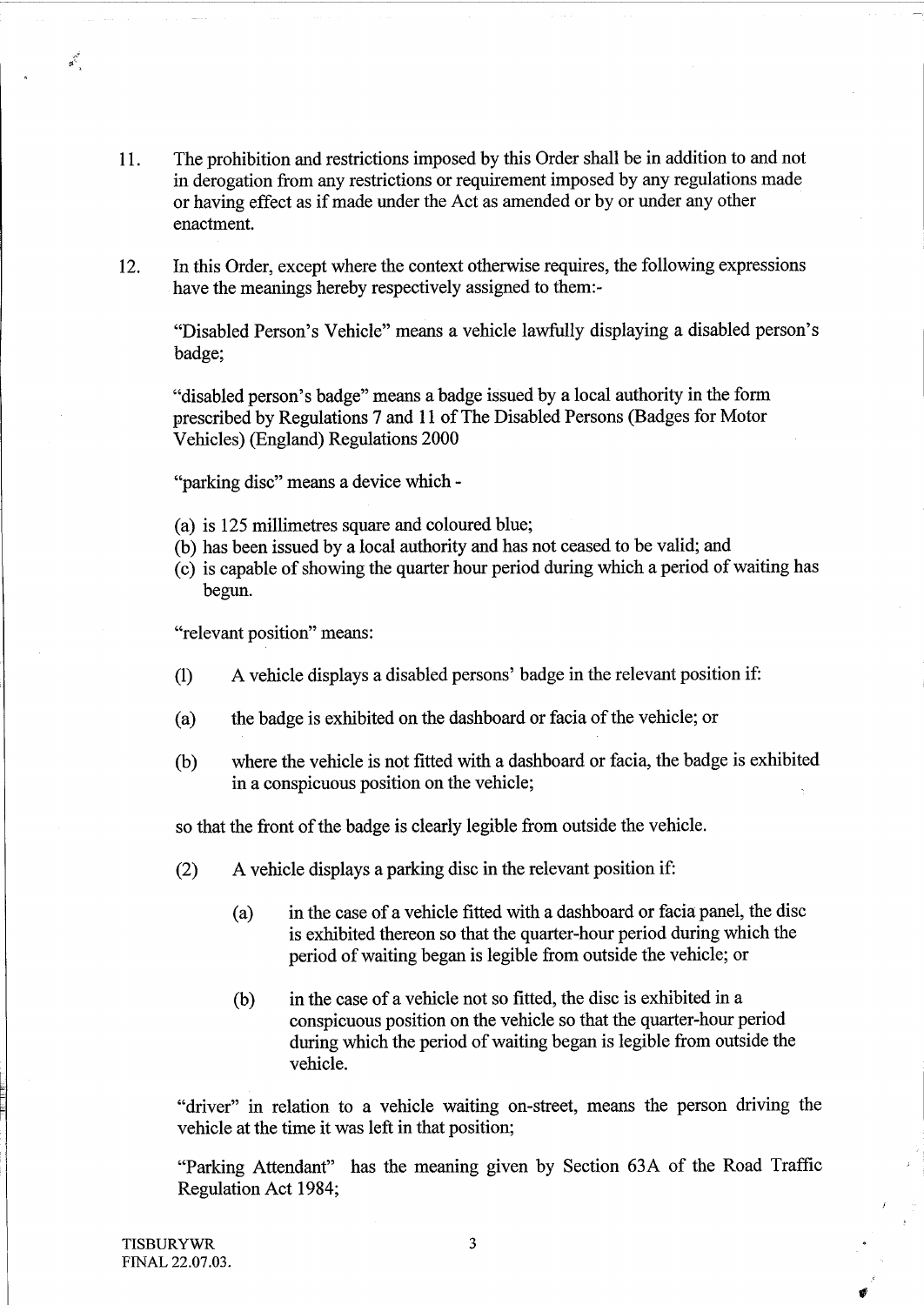"formal document" means a document issued by Salisbury District Council to exempt a vehicle from waiting where a restriction applies or from a time limit

"taxi rank" means an area of carriageway, reserved for use by taxis waiting to pick up passengers.

13. This Order shall come into operation on 15 August 2003 and shall be cited as The County of Wiltshire (Various Roads, Tisbury) (Prohibition and Restriction of Waiting) Order 2003.

#### SCHEDULE <sup>1</sup>

 $\mathbf{x}^{\mathbf{y}^{\mathbf{y}}},$ 

## No Waiting At Any Time

| Road                        | <b>Side</b> | <b>Description</b>                                                                                                                                                                                                       |
|-----------------------------|-------------|--------------------------------------------------------------------------------------------------------------------------------------------------------------------------------------------------------------------------|
| Church Street/The<br>Square | north-west  | from a point 1 metre south of a point in line with the<br>southern elevation of Blundells House in a south-<br>westerly direction to a point in line with the south-<br>western boundary of the Crown Inn (public house) |
| Cuffs Lane                  | south       | from its junction with High Street to a point 24 metres<br>east of that junction                                                                                                                                         |
| <b>High Street</b>          | east        | from a point 2 metres south of a point in line with the<br>northern boundary of "The Elms" for a distance of 17<br>metres in a northerly direction                                                                       |
| <b>High Street</b>          | east        | from its junction with Cuffs Lane to a point 61 metres<br>north of a point in line with the northern boundary of<br>"The Elms"                                                                                           |
| <b>High Street</b>          | east        | from its northern junction with The Causeway to a point<br>4 metres north of a point in line with the western corner<br>of Victoria Hall                                                                                 |
| <b>High Street</b>          |             | north-easterly from its northern junction with The Causeway to its<br>junction with The Avenue                                                                                                                           |
| <b>High Street</b>          | south-west  | from a point 3 metres south-east of its junction with<br>Beckett Street to a point 3 metres north-west of that<br>junction                                                                                               |
| <b>High Street</b>          | south-west  | from a point 30 metres south-east of its junction with<br>Beckett Street for a distance of 7 metres in a<br>south-easterly direction                                                                                     |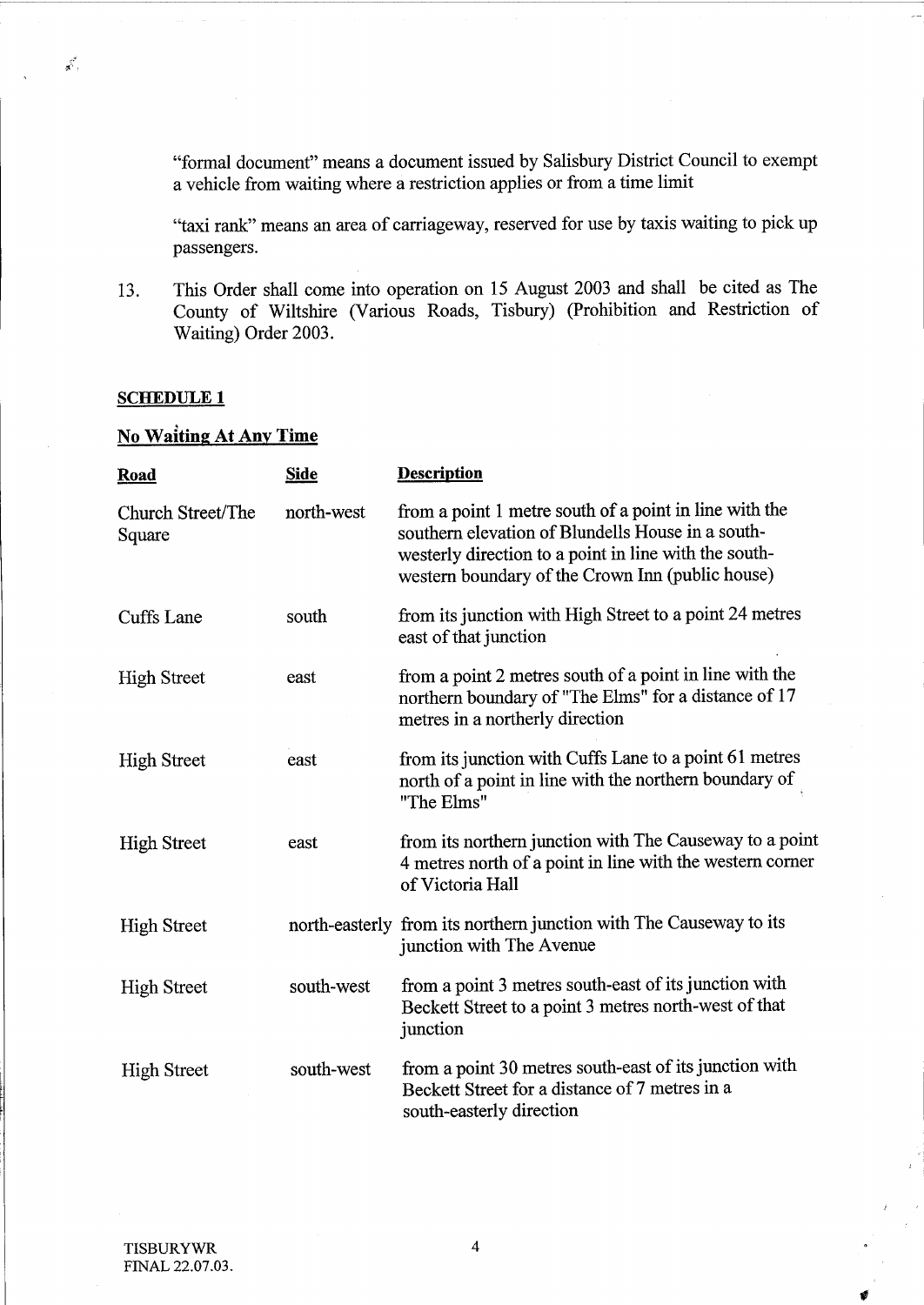## **SCHEDULE 1 (continued)**

 $\mathbf{x}^{\mathcal{S}^{\mathcal{S}}}$  .

# No WaitingAt Any Time

| <b>High Street</b>        | west                    | west $\&$ south-from a point 5 metres south of a point in line with the<br>northern corner of No. 1 High Street to a point in line<br>with the north-western boundary of the Cross Inn<br>(public house) |
|---------------------------|-------------------------|----------------------------------------------------------------------------------------------------------------------------------------------------------------------------------------------------------|
| <b>High Street</b>        | west                    | from a point 60 metres north of a point in line with the<br>eastern corner of the Dental Surgery to a point 1 metre<br>north of the common boundary between Rose Cottage<br>and Robin Cottage            |
| <b>High Street</b>        | west                    | from a point 7 metres south of a point in line with the<br>southern elevation of No. 17 High Street to a point 5<br>metres north of a point in line with the northern<br>boundary of No. 5 High Street   |
| High Street/The<br>Square |                         | north-easterly from its junction with The Avenue to a point in line<br>with the south-eastern boundary of Caerglow House                                                                                 |
| Park Road                 | north-west              | from its junction with High Street for a distance of 1<br>metre in a north easterly direction                                                                                                            |
| Park Road                 | south-east              | from its junction with High Street to a point 10 metres<br>north-east of that junction                                                                                                                   |
| <b>Station Road</b>       | north-east $\&$<br>east | from a point 100 metres south-east of a point in line<br>with the south-eastern elevation of the Church of the<br>Sacred Heart to the southern end of the eastern parapet<br>of the River Nadder bridge  |
| <b>Station Road</b>       | north-east              | from a point 35 metres south-east of a point in line with<br>the south-eastern elevation of the Church of the Sacred<br>Heart for a distance of 21 metres in a south-easterly<br>direction               |
| <b>Station Road</b>       | south-west,<br>west     | from its junction with Church Street/The Square to the<br>west & north-southern end of the western parapet of the River Nadder<br>bridge                                                                 |
| The Avenue                | north-west              | from its junction with High Street to a point opposite a<br>point in line with the north-eastern boundary of Pot<br>House                                                                                |
| The Avenue                |                         | south-easterly from its junction with High Street to a point in line with<br>the south-western boundary of Pot House                                                                                     |
| The Quarry                | north-west              | from its junction with the High Street to a point 10<br>metres south-west of that junction                                                                                                               |

 $\mathcal{V}_\mathrm{c}$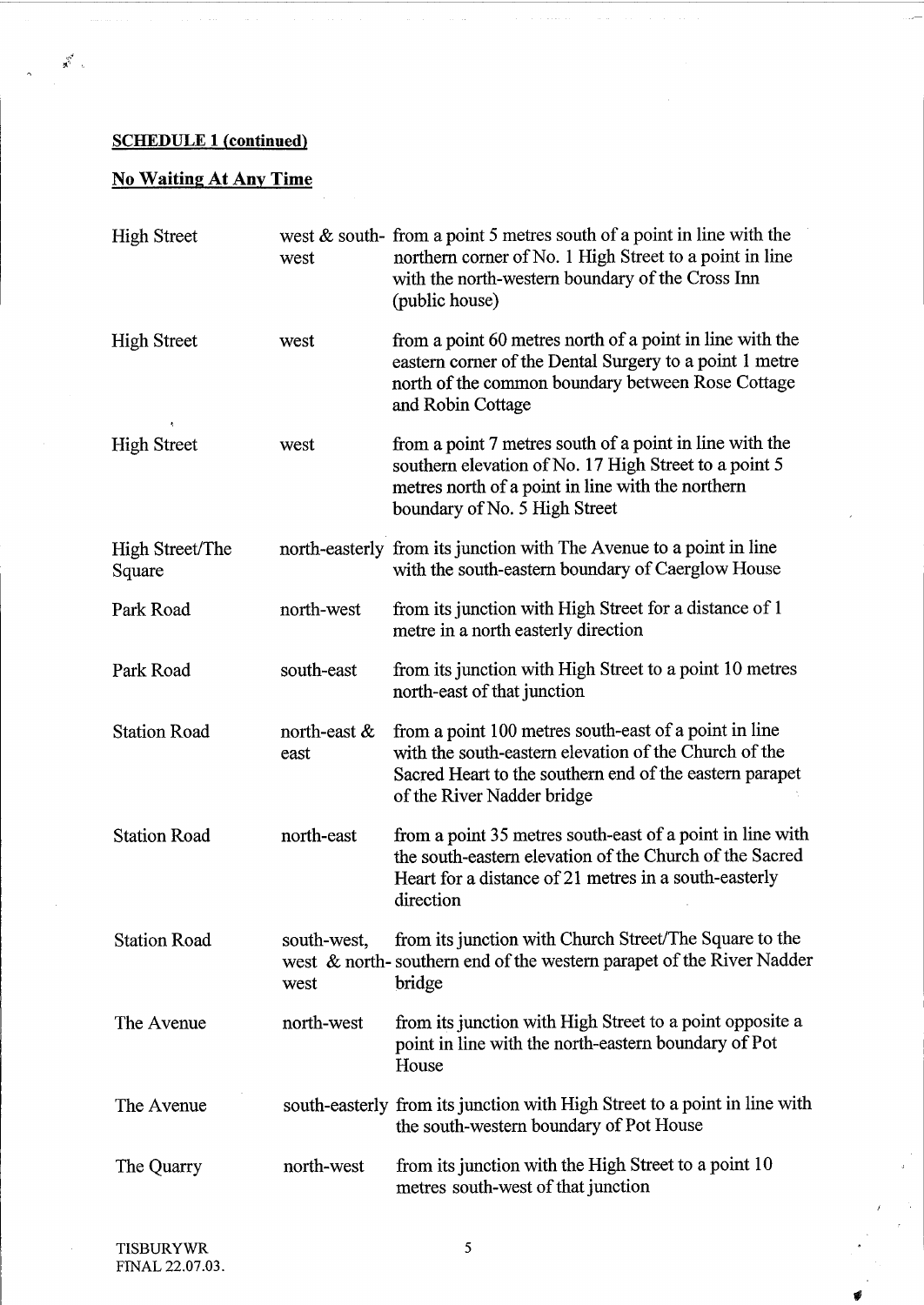## SCHEDULE <sup>I</sup> (continued)

 $\mathbb{R}^{\mathbb{Z}^2}$  .

## No Waiting At Any Time

| The Quarry                         | south-east | from its junction with High Street to a point 6 metres<br>south-west of that junction                                                                                  |
|------------------------------------|------------|------------------------------------------------------------------------------------------------------------------------------------------------------------------------|
| The Square                         | south-east | from its junction with Station Road to a point 2 metres<br>south-west of that junction                                                                                 |
| The Square (central<br>Obelisk)    |            | the complete perimeter                                                                                                                                                 |
| The Square/Church<br><b>Street</b> | south-east | from a point 17 metres south-west of its junction with<br>Station Road to a point in line with the northern corner<br>of St. John the Baptist's Churchyard             |
| The Square/High<br><b>Street</b>   | south-west | from a point 20 metres north-west of a point in line with<br>the south-eastern boundary of Blundells House for a<br>distance of 9 metres in a north westerly direction |
| Vicarage Road                      | north-west | from its junction with High Street to a point in line with<br>the north-eastern elevation of the property known as<br>"Greystones"                                     |
| Vicarage Road                      | south-east | from its junction with High Street to a point 17 metres<br>south-west of that junction                                                                                 |
| <b>Weaveland Road</b>              | north      | from its junction with High Street to a point 6 metres<br>west of that junction                                                                                        |
| Weaveland Road                     | south      | from its junction with High Street to a point 7 metres<br>west of that junction                                                                                        |
| <b>Schedule 2</b>                  |            |                                                                                                                                                                        |

## No Waiting Mon-Sat Sam-6nm

| <b>Road</b>        | Side       | <b>Description</b>                                                                                                                                       |
|--------------------|------------|----------------------------------------------------------------------------------------------------------------------------------------------------------|
| <b>High Street</b> | east       | from a point 15 metres north of a point in line with the<br>northern boundary of "The Elms" for a distance of 36<br>metres in a northerly direction      |
| <b>High Street</b> | south-west | from a point 38 metres north-west of its junction with<br>Beckett Street to a point in line with the eastern corner<br>of the Dental Surgery             |
| <b>High Street</b> | west       | from a point 28 metres north of a point in line with the<br>eastern corner of the Dental Surgery for a distance of 22<br>metres in a northerly direction |